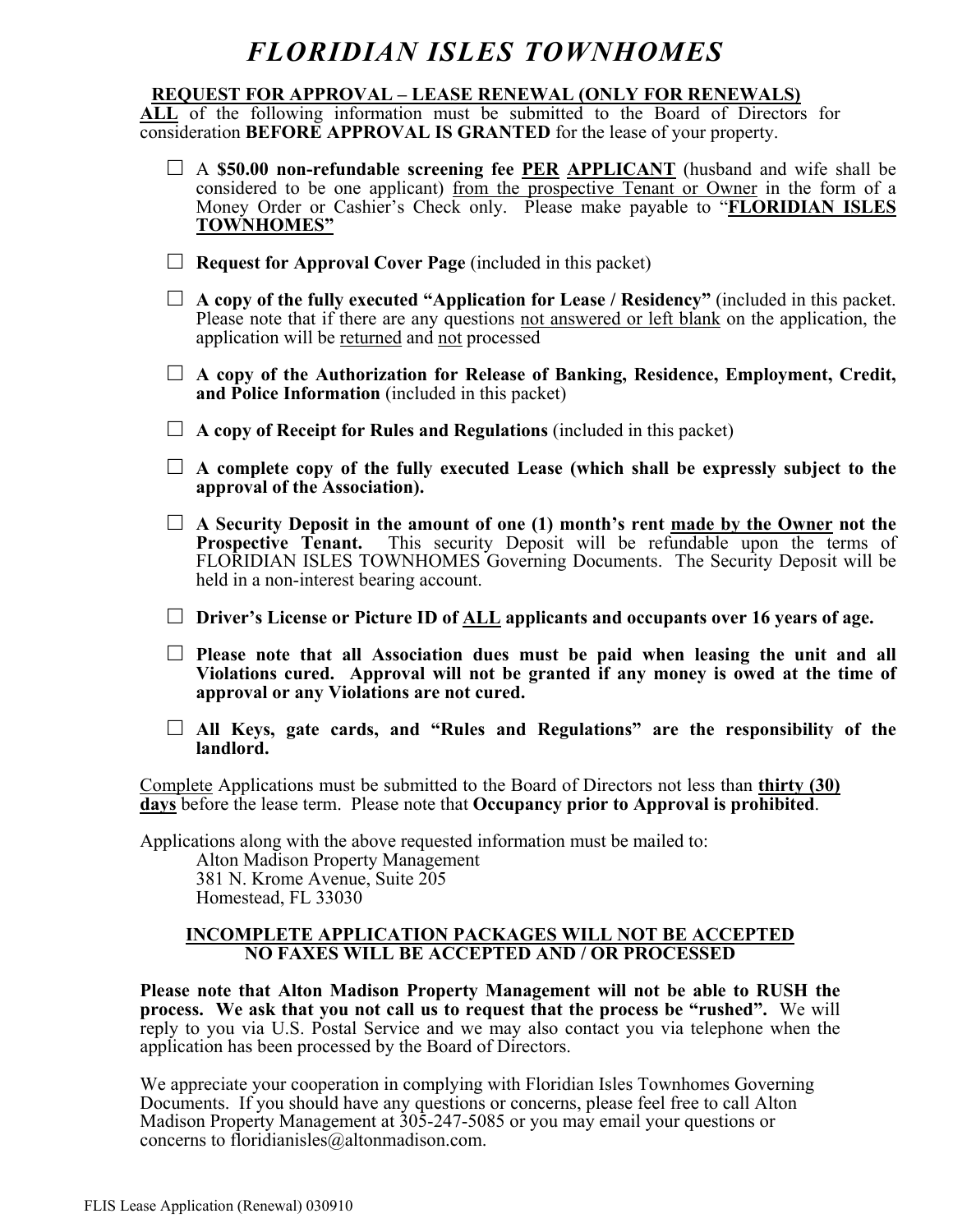### **REQUEST FOR APPROVAL – COVER PAGE**

The following information should be filled out by the Property Owner. Please complete all parts of this page. Please mark "N/A" for all parts that are Non Applicable.

### **Property Owner's Information**

| Name of Property Owner:                      |  |
|----------------------------------------------|--|
| Property Address: (Homestead, FL 33033)      |  |
|                                              |  |
|                                              |  |
|                                              |  |
| <b>Realtor's Information (if applicable)</b> |  |
| Name of Realtor:                             |  |
|                                              |  |
|                                              |  |
| <b>Prospective Tenant's Information</b>      |  |
|                                              |  |
|                                              |  |
|                                              |  |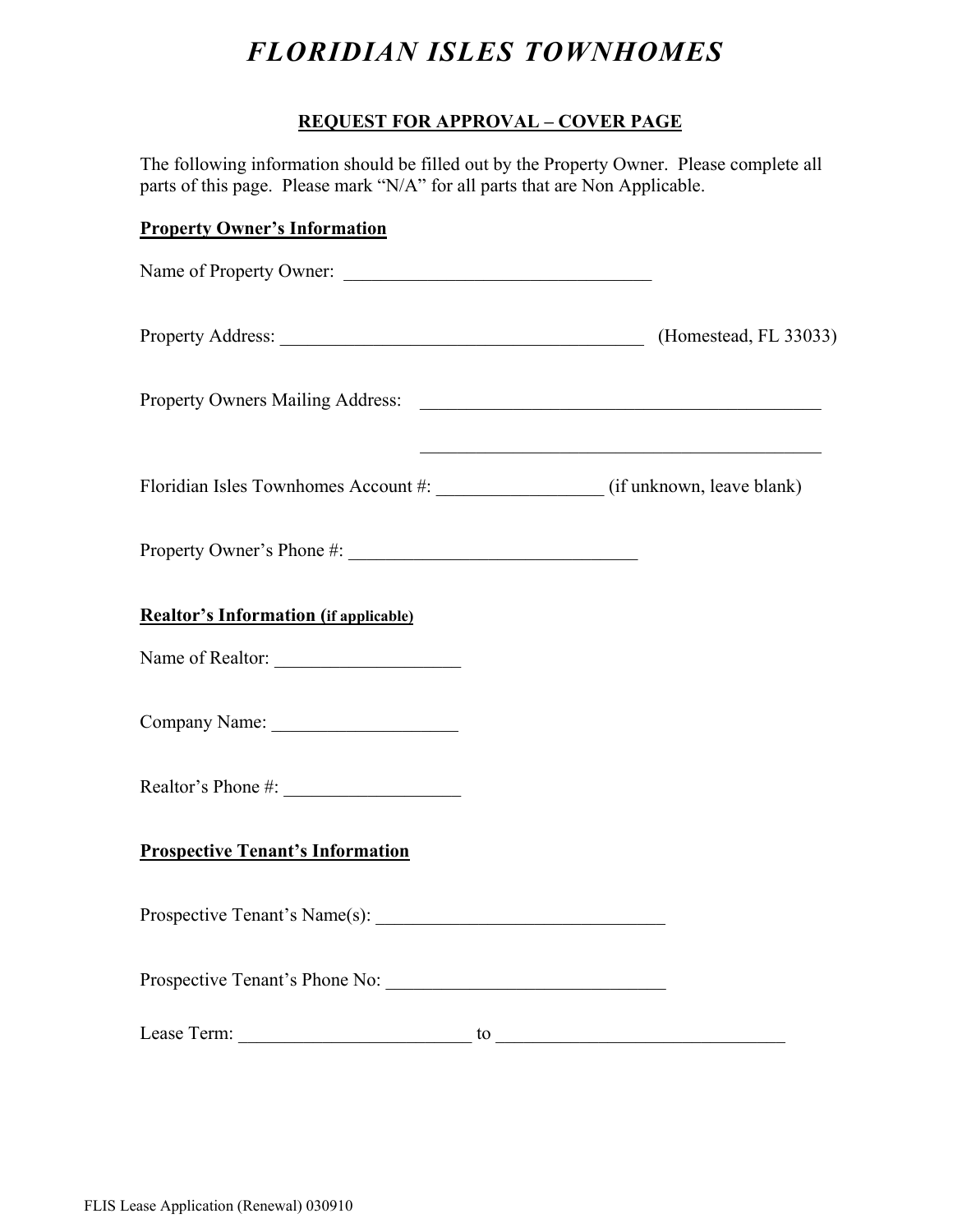#### **APPLICATION FOR LEASE / RESIDENCY**

| Applicant: (Last)                                    |                    |                   |                                                                                                                                   |                                 |         |
|------------------------------------------------------|--------------------|-------------------|-----------------------------------------------------------------------------------------------------------------------------------|---------------------------------|---------|
|                                                      |                    |                   | (First)                                                                                                                           | (Middle)                        |         |
|                                                      |                    |                   |                                                                                                                                   | Social Security No:             |         |
| Personal                                             |                    |                   |                                                                                                                                   |                                 |         |
| Description:                                         |                    |                   |                                                                                                                                   |                                 |         |
|                                                      | Ht                 | Wt.<br>Hair Color |                                                                                                                                   | Driver's License #              | State   |
| Present Address (NOT the address you are moving to): |                    |                   |                                                                                                                                   | (Street)                        | (Apt)   |
|                                                      |                    |                   |                                                                                                                                   |                                 |         |
| (City)                                               | $(\text{State})$   |                   | $\overline{(Zip Code)}$ (Home telephone)                                                                                          | $\Box$<br>Own<br>$\Box$<br>Rent | (Since) |
| Landlord/Mortgage Co.:                               |                    |                   |                                                                                                                                   |                                 |         |
|                                                      |                    | (Name)            | <u> Alexandria de la contenta de la contenta de la contenta de la contenta de la contenta de la contenta de la c</u><br>(Address) |                                 |         |
| (City)                                               |                    |                   | $\overline{(State)}$ $\overline{(Zip Code)}$ $\overline{(Telephone)}$                                                             | (Since)                         |         |
|                                                      |                    |                   |                                                                                                                                   |                                 |         |
| Previous Address (Street)                            |                    |                   |                                                                                                                                   |                                 | (Apt)   |
| (City) (State) (Zip Code) (Telephone)                |                    |                   |                                                                                                                                   | $\Box$<br>$\prod_{\text{Rent}}$ | (Since) |
|                                                      |                    |                   |                                                                                                                                   |                                 |         |
| Landlord/Mortgage Co.:                               |                    | (Name)            |                                                                                                                                   | (Address)                       |         |
|                                                      |                    |                   |                                                                                                                                   |                                 |         |
| (City)                                               |                    |                   | $\overline{\text{(State)}}$ $\overline{\text{(Zip Code)}}$ $\overline{\text{(Telephone)}}$ $\overline{\text{(Since)}}$            |                                 |         |
| <b>Total Number of people</b>                        |                    |                   |                                                                                                                                   |                                 |         |
| to occupy premises:                                  |                    |                   |                                                                                                                                   |                                 |         |
| Have you ever been evicted                           |                    |                   |                                                                                                                                   |                                 |         |
| from any leased premises? Yes / No                   |                    |                   |                                                                                                                                   | Rent Amount:                    |         |
|                                                      |                    |                   |                                                                                                                                   |                                 |         |
| In case of Emergency, notify:                        |                    |                   |                                                                                                                                   | Telephone:                      |         |
| Vehicle 1:                                           |                    |                   |                                                                                                                                   | Tag Number:                     |         |
| Year                                                 | Make               | Model             | Color                                                                                                                             |                                 |         |
| Vehicle 2:                                           |                    |                   |                                                                                                                                   | Tag Number:                     |         |
|                                                      | Make               | Model             | Color                                                                                                                             |                                 |         |
| Present Employer:                                    |                    |                   |                                                                                                                                   |                                 |         |
|                                                      | $\frac{1}{(Name)}$ |                   |                                                                                                                                   | (Business Address)              |         |
| (City)<br>(State)                                    | (Zip Code)         | (Telephone)       | (Supervisor)                                                                                                                      | (Monthly Income)                | (Since) |
| Previous Employer:                                   |                    |                   |                                                                                                                                   |                                 |         |
|                                                      | (Name)             |                   |                                                                                                                                   | (Business Address)              |         |
|                                                      |                    |                   |                                                                                                                                   |                                 |         |
| (City)<br>(State)                                    | (Zip Code)         | (Telephone)       | (Supervisor)                                                                                                                      | (Monthly Income)                | (Since) |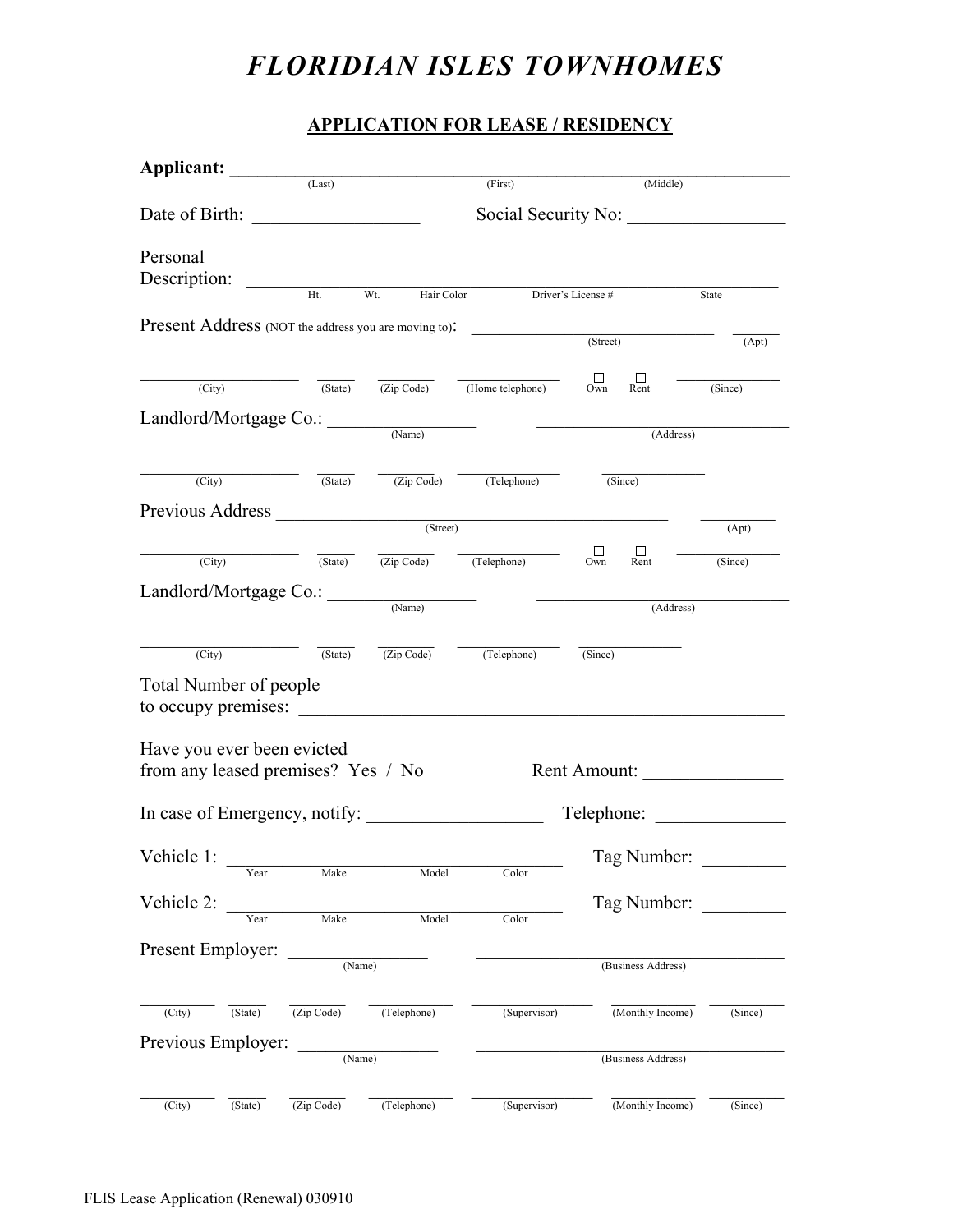| Co-Applicant:                                             | (Last)                                  |                           |                                                                                                                                                                                                                                                                                                                                                                                                                                                                                                                                             |                                      |                     |
|-----------------------------------------------------------|-----------------------------------------|---------------------------|---------------------------------------------------------------------------------------------------------------------------------------------------------------------------------------------------------------------------------------------------------------------------------------------------------------------------------------------------------------------------------------------------------------------------------------------------------------------------------------------------------------------------------------------|--------------------------------------|---------------------|
|                                                           |                                         |                           | (First)                                                                                                                                                                                                                                                                                                                                                                                                                                                                                                                                     |                                      | (Middle)            |
| Date of Birth:                                            | <u> 1989 - Johann Barbara, martin a</u> |                           | Social Security No.:                                                                                                                                                                                                                                                                                                                                                                                                                                                                                                                        |                                      |                     |
| Co-Applicant's<br>Description:                            | $\overline{Ht}$                         | Wt.<br>Hair Color         | Driver's License #                                                                                                                                                                                                                                                                                                                                                                                                                                                                                                                          | State                                |                     |
|                                                           |                                         |                           | Is Co-Applicant spouse? $\Box$ Yes $\Box$ No Specify Relationship:                                                                                                                                                                                                                                                                                                                                                                                                                                                                          |                                      |                     |
|                                                           |                                         |                           | $Co-Applicant's Present Employee:$ $\frac{(\text{Name})}{(\text{Name})}$                                                                                                                                                                                                                                                                                                                                                                                                                                                                    | (Business Address)                   |                     |
| (City)<br>(State)                                         |                                         |                           | $\overline{(Zip Code)}$ $\overline{(Telephone)}$ $\overline{(Supervisor)}$ $\overline{(Monthly Income)}$                                                                                                                                                                                                                                                                                                                                                                                                                                    |                                      | (Since)             |
| $Co-Applicant's Previous Employee:$ (Name)                |                                         |                           |                                                                                                                                                                                                                                                                                                                                                                                                                                                                                                                                             | (Business Address)                   |                     |
| (City)<br>(State)                                         | (Zip Code)                              | (Telephone)               | (Supervisor)                                                                                                                                                                                                                                                                                                                                                                                                                                                                                                                                | (Monthly Income)                     | (Since)             |
| Children:                                                 |                                         | (How many and their ages) | Pets:                                                                                                                                                                                                                                                                                                                                                                                                                                                                                                                                       | (Description and approximate weight) |                     |
| Bank<br>Reference:                                        |                                         |                           |                                                                                                                                                                                                                                                                                                                                                                                                                                                                                                                                             |                                      |                     |
|                                                           | (Name)                                  |                           | $(Acct. # - Last 4 Numbers)$                                                                                                                                                                                                                                                                                                                                                                                                                                                                                                                | (Phone #)                            |                     |
|                                                           | (Location)                              |                           | (City)                                                                                                                                                                                                                                                                                                                                                                                                                                                                                                                                      | (State)                              |                     |
| Credit Card<br>Reference:                                 |                                         |                           |                                                                                                                                                                                                                                                                                                                                                                                                                                                                                                                                             |                                      |                     |
|                                                           | (Name)                                  |                           | (Acct. # - Last 4 Numbers)                                                                                                                                                                                                                                                                                                                                                                                                                                                                                                                  | (Phone #)                            |                     |
|                                                           |                                         | (Location)                | (City)                                                                                                                                                                                                                                                                                                                                                                                                                                                                                                                                      | (State)                              |                     |
| Have you ever been arrested for a misdemeanor or felony?  |                                         |                           |                                                                                                                                                                                                                                                                                                                                                                                                                                                                                                                                             | Applicant                            | Co-Applicant        |
| Explain:                                                  |                                         |                           |                                                                                                                                                                                                                                                                                                                                                                                                                                                                                                                                             | $Yes \sqcap No$                      | Yes $\Box$ No       |
| Have you ever been convicted for a misdemeanor or felony? |                                         |                           |                                                                                                                                                                                                                                                                                                                                                                                                                                                                                                                                             | <b>Applicant</b>                     | <b>Co-Applicant</b> |
| Explain:                                                  |                                         |                           |                                                                                                                                                                                                                                                                                                                                                                                                                                                                                                                                             | $\Box$ Yes $\Box$ No                 | 7 Yes ⊓ No          |
|                                                           |                                         |                           | CORRECTION INFORMATION – Applicant represents that all of the above statements are true and complete, and hereby, authorizes<br>verification of the above information, references and credit records in addition to the foregoing, applicant(s) has paid to Floridian Isles<br>Townhomes the sum of \$50.00 as a non refundable fee for Association's costs and right of occupancy and or forfeiture of deposits and may<br>. Course the deal description of this Chair. The Ready same security of the deal deal in increased services and |                                      |                     |

Townhomes the sum of \$50.00 as a non refundable fee for Association's costs and right of occupancy and or forfeiture of deposits and may constitute a criminal offense under the laws of this State. Furthermore, I understand that an investigative consumer report including information about my character, general reputation, personal characteristics, mode of living, and all public record information including criminal records may be made. I understand that a written request for the nature and scope of the investigation if made within a reasonable period of time may be made. I understand that misrepresentation of the above information will void my lease/rental agreement and be grounds for immediate eviction with loss of all deposits. I authorize verification of this information by the Landlord or his agent

EQUAL CREDIT OPPORTUNITY ACT - The Federal ECOA prohibits from discriminating against credit applicants on the basis of sex or marital status. The Federal Agency which administers compliance with this law concerning this apartment community is Federal Trade Commission. 1718 Peachtree St. N.W. Room 10000, Atlanta, Georgia 30308

| I HAVE READ AND AGREED TO THE PROVISIONS AS STATED. |      |                          |      |
|-----------------------------------------------------|------|--------------------------|------|
| Applicant's Signature                               | Date | Co-Applicant's Signature | Date |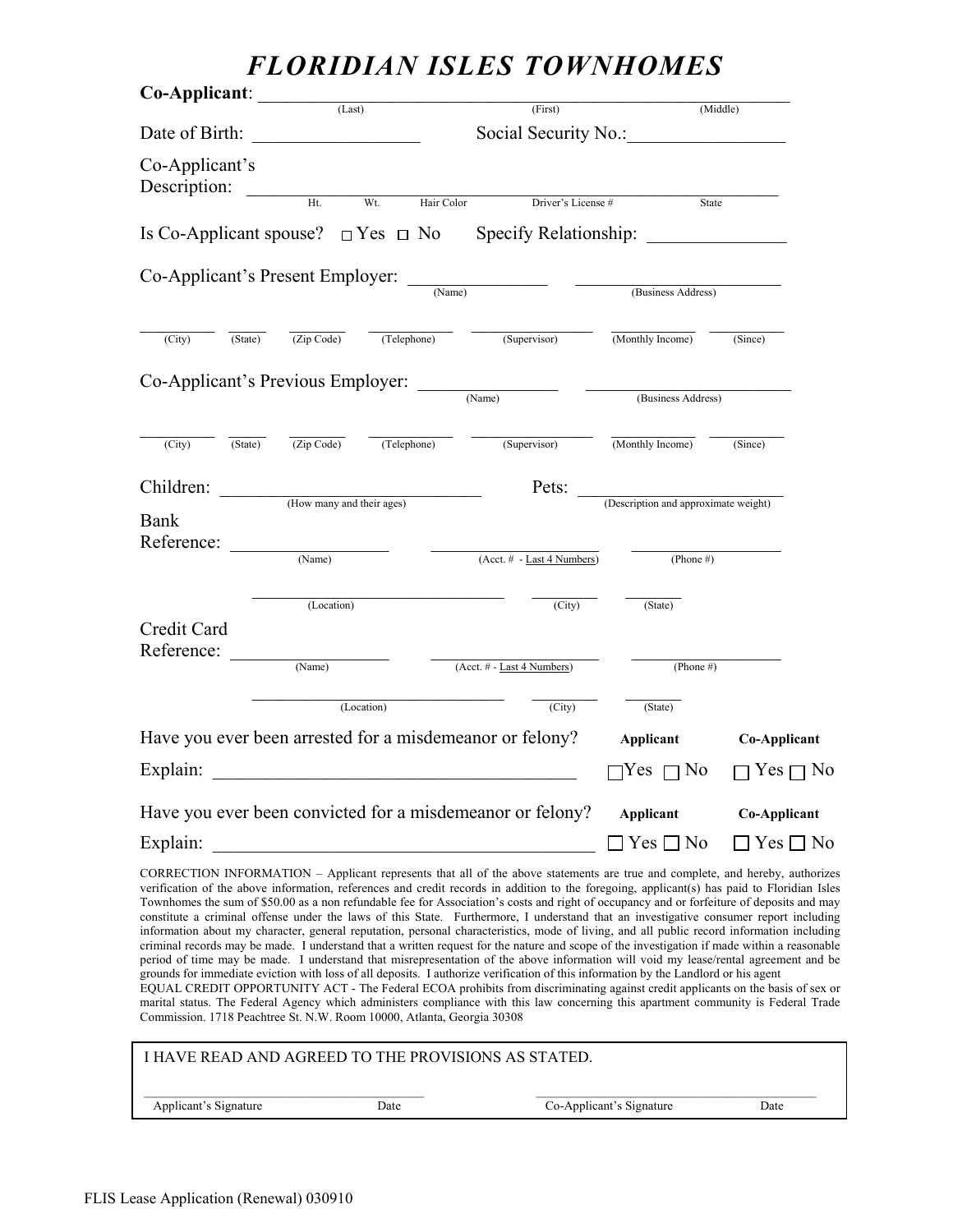#### **AUTHORIZATION FOR RELEASE OF BANKING, RESIDENCE, EMPLOYMENT, CREDIT AND POLICE INFORMATION**

 $I(we)$ 

Hereby authorize the release of information to the Credit Agency and their Attorneys or Representatives, and Application Processing Service, Inc, as Agents, concerning my banking, credit, residence, employment or police records in reference to this application for housing at Floridian Isles Townhomes Association.

I/we understand that the Board of Directors may cause to be instituted such an investigation of my background as the Board may deem necessary. Accordingly, I specifically authorize the Board of Directors of the Floridian Isles Townhomes, or Application Screening Processing, Inc, as agents to make such investigation and agree that the information contained in the attached application may be used in such investigation.

Furthermore, I / we release the Board of Directors and Officers of Floridian Isles Townhomes, Alton Madison Property Management, Application Processing Service, Inc, as Agent (to include: Employees, Officers, Directors, Brokers, Agents, and representatives of the foregoing) and all persons and firms providing or receiving information in this report, from any and all claims or liability which might arise from the release transmission, assembly, interpretation of information, denial or application or other adverse action.

 $\mathcal{L}_\text{max}$  and the contract of the contract of the contract of the contract of the contract of the contract of the contract of the contract of the contract of the contract of the contract of the contract of the contrac

 $\mathcal{L}_\text{max}$  and the contract of the contract of the contract of the contract of the contract of the contract of the contract of the contract of the contract of the contract of the contract of the contract of the contrac

Signature of Applicant Date

Signature of Co-Applicant Date